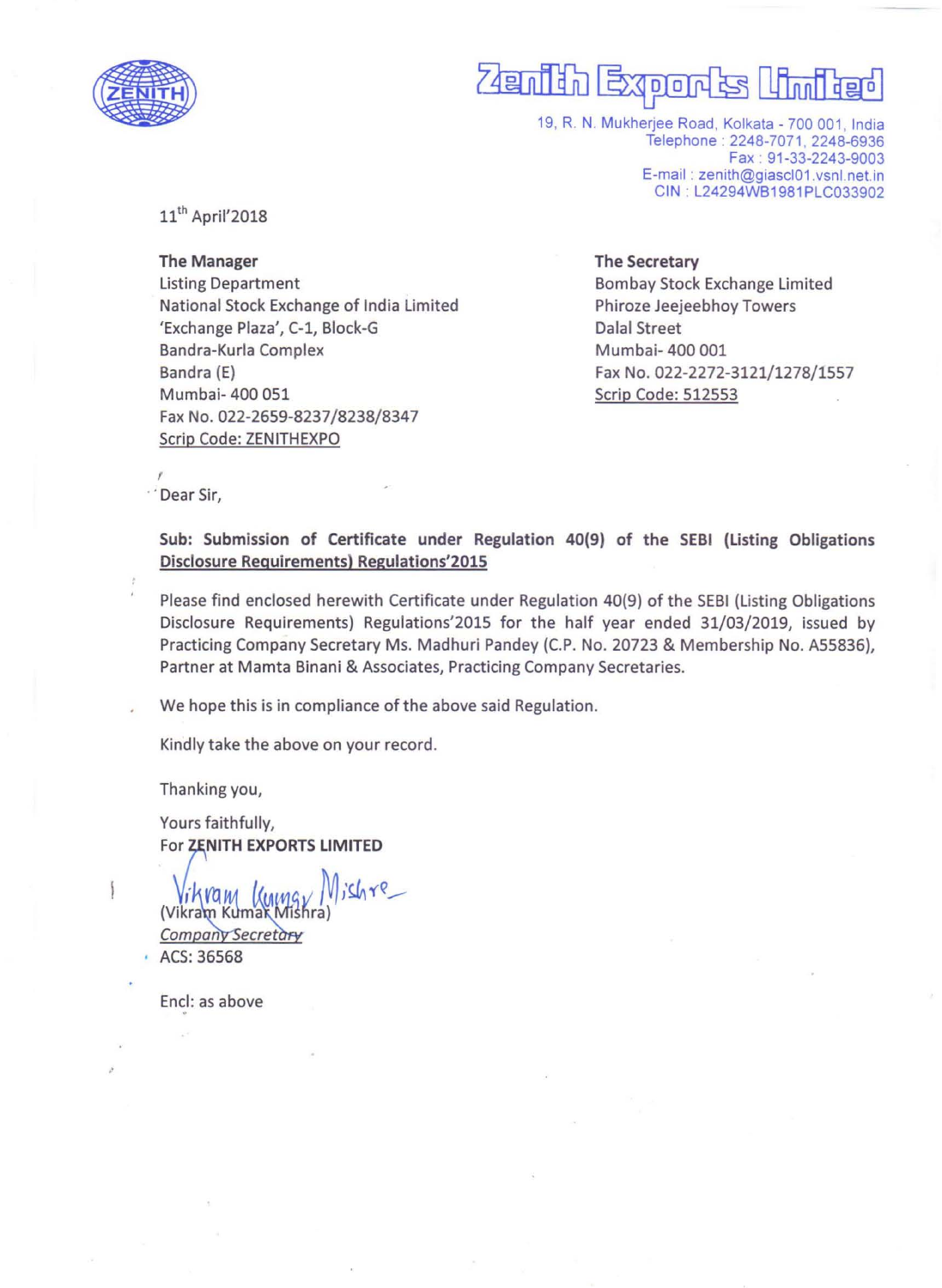

The Secretary National Stock Exchange of India Limited Exchange Plaza, Fifth Floor Plot no.C/1, G Block Bandra Kurla Complex Bandra (East) Mumbai 400051

Date: 09.04.2019

• The Secretary Bombay Stock Exchange Limited Phiroze Jeejeebhoy Towers, 17'h Floor Dalal Street Mumbai 400001

### Sub: Regulation 40 (9) of the SEBI (Listing Obligations and Disclosure Requirements) Regulations, 2015

Please find enclosed herewith the Certificate (one copy) under Regulation 40 (9) of the SEBI (Listing Obligations and Disclosure Requirements) Regulations, 2015 of Zenith Exports Limited for the half year ended March, 2019.

Thanking you

Yours faithfully

Mamta Binani & Associates Practicing Company Secretaries

Wadhur Kondue

Madhuri Pandey Partner . C.P. No. 20723 'ACS No. 55836

.'



**Room No.6, 4th Floor, Commerce House, 2A. Ganash Chandra Avenue, Kolkats - 700013**  E : **mamtsbOmamtabinsni. com, mamtabinaniOgmail.com, W : www.mamtabinani.com**  P : 33 2213 2045,4004 1650, M : 98310 99551, Follow me on **III** E In